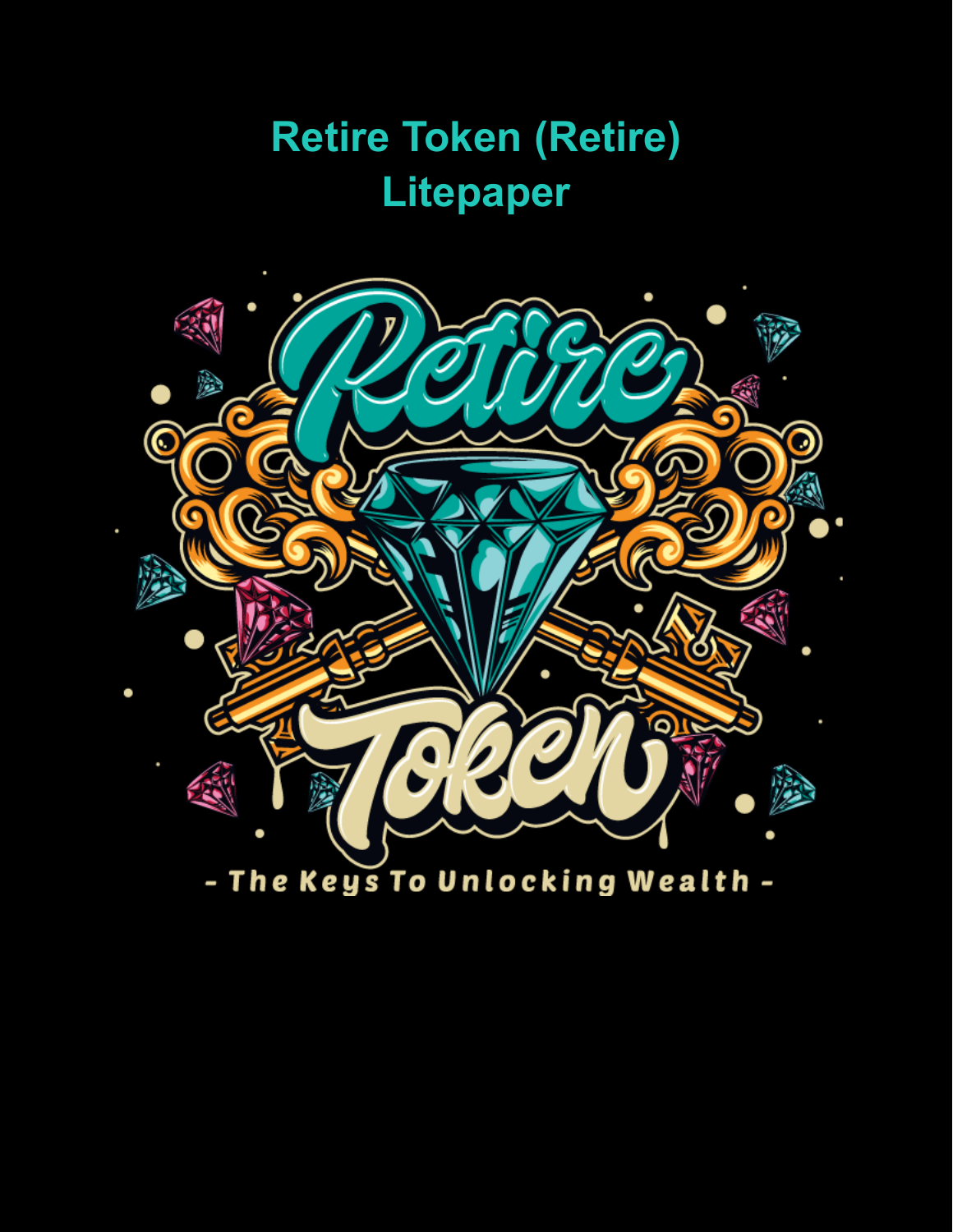# **Disclaimer**

This document is not intended to offer financial advice or counsel of any kind.The purpose of this document is purely to inform on the token economics of Retire Token (Retire).

> First published November 2021. *© Retire Token*

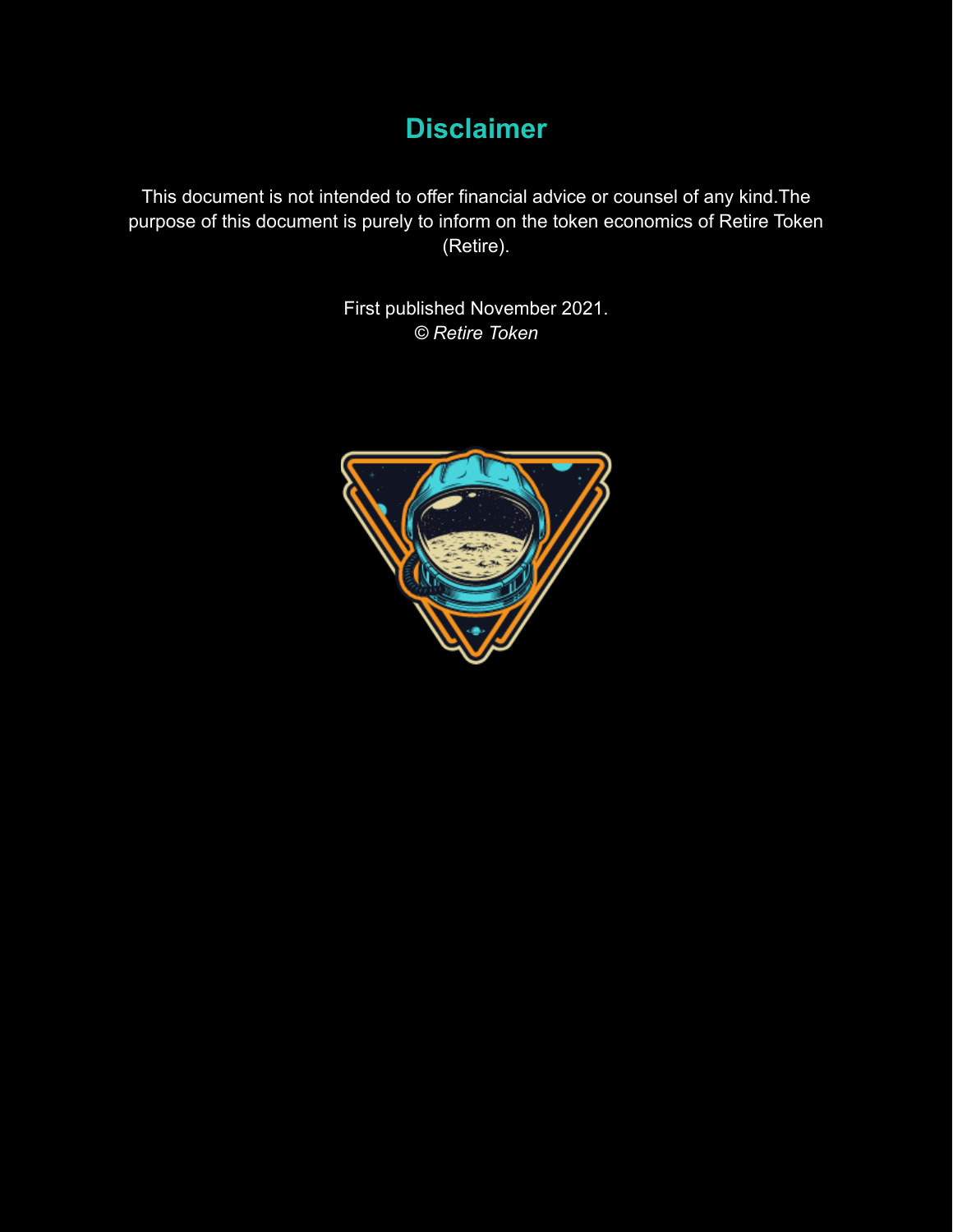## **Introduction**

Retirement is a subject that weighs heavy on the mind of most people throughout their lives. From property to pensions, there are countless schemes a person can put in place to prepare for getting older and eventual retirement. Most require years of frugality and hard work, for minimal end benefit. As each generation ages and progresses into the retirement stage of life, economies around the world appear to struggle under the load. This is why it is more important than ever to make sure every preparation is taken to ensure a safe and comfortable retirement at a time in life when any hard earned money can still be enjoyed.

The below table demonstrates the difference in state pension payments against the cost of living in several different countries. It is obvious that there is a massive discrepancy between state payments and the affordability of living during retirement, further demonstrating the need to plan for the future.

| <b>Country</b>   | <b>Average Monthly State</b><br><b>Pension</b> | <b>Average Monthly Living</b><br><b>Expenses</b> |
|------------------|------------------------------------------------|--------------------------------------------------|
| <b>UK</b>        | £657 (\$927)                                   | £2,249 (\$3,174)                                 |
| <b>USA</b>       | £1068 (\$1507)                                 | £3615 (\$5102)                                   |
| <b>CANADA</b>    | £408 (\$576)                                   | £1604 (\$2263)                                   |
| <b>AUSTRALIA</b> | £735 (\$1037)                                  | £2026 (\$2859)                                   |

Why work away your good years for a wealth you might not be able to enjoy? With our unique tokenomics that favour the long term investor, the gains come with minimal work. Our tokenomics are centred around holders who will do just that, hold. Higher transaction fees discourage market manipulation, while benefiting holders with generous rewards. All this adds up to contribute to an easy and early retirement, with plenty of time left to enjoy any riches gained.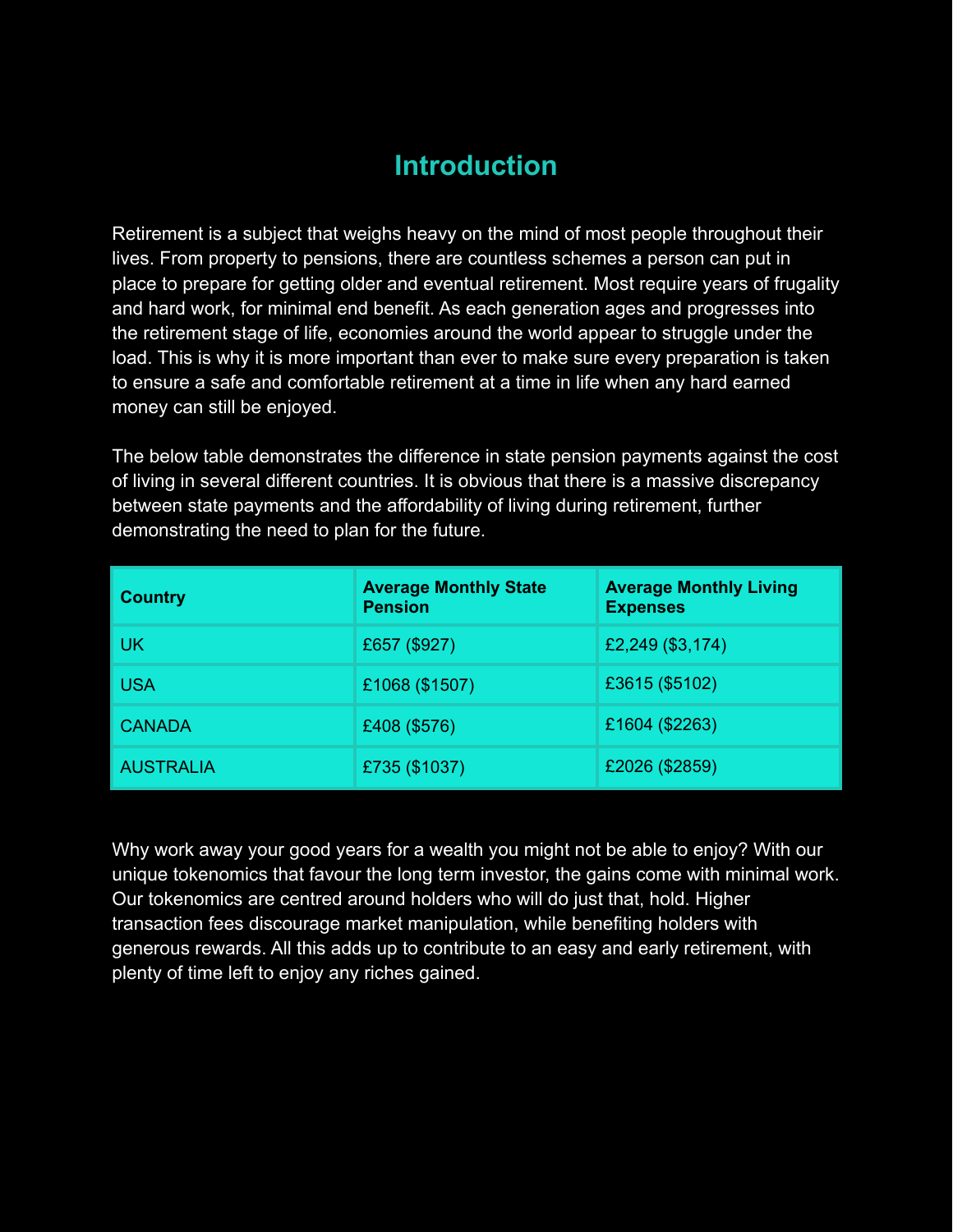# **The Retire Token Protocol**

The entire Retire Token ethos is to reward long term holders generously. An investment in Retire is an investment for the future. Too often in the crypto currency space, a tokens ecosystem benefits market manipulation, leading to a culture of 'pump and dump' that leaves long term holders missing out on profit. The unique tokenomics of Retire Token go further than most to prohibit this type or manipulation and protect holders.

With a supply of just 401(k) (401,000 tokens), tokens will rapidly become like gold dust, increasing the value and aiding market stability. As an added safety measure, liquidity will be locked for at least one year after launch.

### **Earn**

Removing the need to stake, claim or farm, holders will earn a passive income in USDT from any transaction that takes place within the Retire ecosystem. 15% of each transaction is taxed and redistributed to all holders (on transactions over 100 Retire Tokens). The reward is proportional to the amount of tokens held, so each transaction will contribute exponentially to the growth of a wallet. The longer tokens are held, the greater the benefit. Tokens are automatically sent directly into the holders wallet every 60 minutes, although in quieter periods this may take longer.

### Auto LP

2% of each transaction is automatically added to the PancakeSwap liquidity pool. This increases the pool and helps create a price floor leading to stability and growth.

### Project Development

A huge part of the ethos at Retire Token is expanding our reach, therefore 3% of each transaction will be automatically converted into USDT and go directly towards marketing and spreading the word about Retire. A large and vocal community will only aid in driving up the overall value of the token and increasing the reward for holders. Earnings from this fee will go to expanding the project and rewarding the holders by running airdrops, social media campaigns and applying for exchange listings.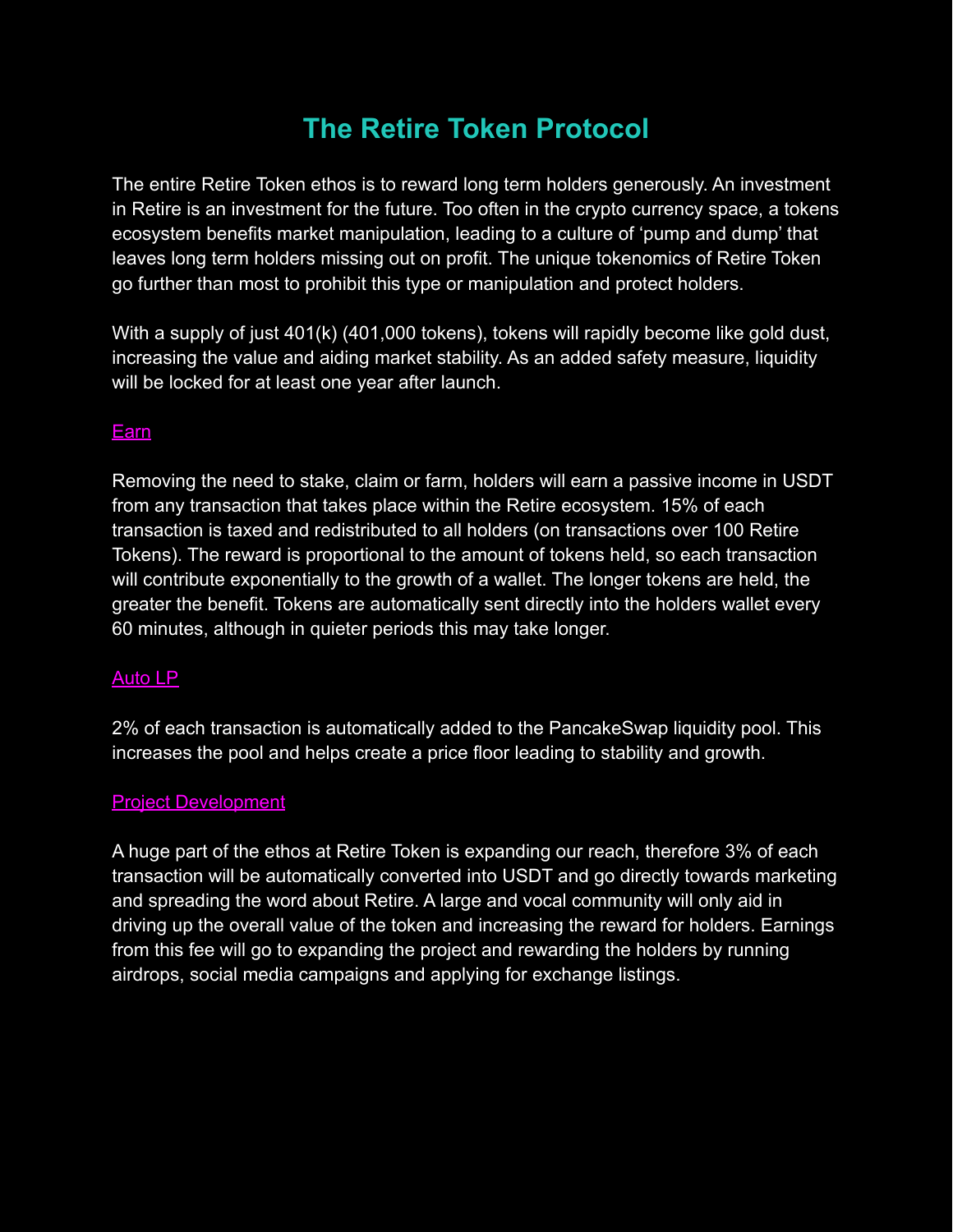#### **Locked Liquidity**

In addition to the transaction fees and rewards, liquidity of Retire has been locked for one full year. Locked LP tokens consist of a BNB/Retire pairing. Investor safety is paramount with Retire Token, so the liquidity locking period will be reviewed after the initial year has concluded.

The tokenomics of Retire Token (Retire) are solely geared to protecting and rewarding the investor. Higher transaction fees generate greater rewards for holders, while discouraging detrimental market manipulation. Liquidity locking adds safety and trust to a token already geared for the investor.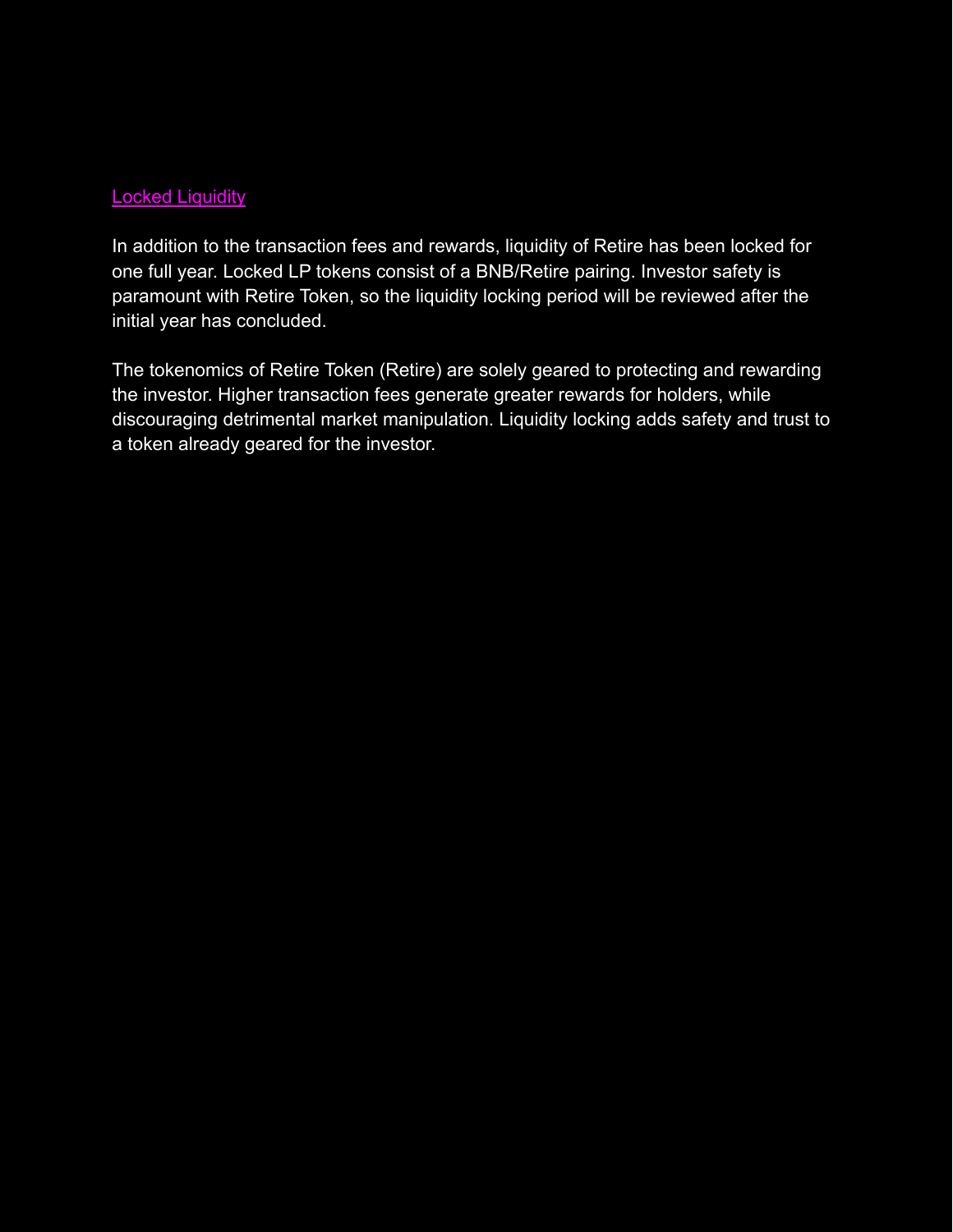# **Marketing Strategy**

#### Social Media

The Retire marketing strategy centers around social media. Telegram has become the main hub for cryptocurrency chat, so it will feature heavily in the Retire Token (Retire) strategy. There will be an announcement channel for all updates regarding the project, alongside a group for more casual chat and questions. It is a main goal to build a healthy and happy community who believe in the project as much as the main developer team, and who will be willing to help and support each other as we progress the project.

Twitter is the perfect platform to deliver short and concise updates on the project and other helpful and insightful information our holders may benefit from. There is a thriving cryptocurrency community on the platform already, and it is the perfect place to spread the word on the unique tokenomics of the project. Twitter affords users the opportunity to connect with a range of people across the globe, from influencers to small time investors and it allows for targeted growth through tactful posting.

Retire Token intends to use these, and other social media platforms (such as tiktok and instagram) to keep holders and prospective holders up to date with everything happening. Alongside delivering information to holders, these platforms will be used to market the token to wider audiences through a variety of different mediums, from memes; to in depth posts; to airdrops and other events.

#### Airdrop (and other giveaway events)

Airdrops, competitions and giveaways are a fantastic way to reward a community for their support, while drumming up engagement from new members. Retire Token intends to make good use of these strategies when promoting the token, while also giving back to the existing community. This strategy also ties in well with social media, as talk of an airdrop or competition always inspires interest in a project.

#### Influencer Partnerships

Retire Token will look to form useful partnerships with trustworthy and respected cryptocurrency influencers. Partnerships with influencers will aid the project in multiple ways in addition to creating awareness. Investors trust the word of their favourite influencers, and good partnerships can greatly influence the credibility of a project.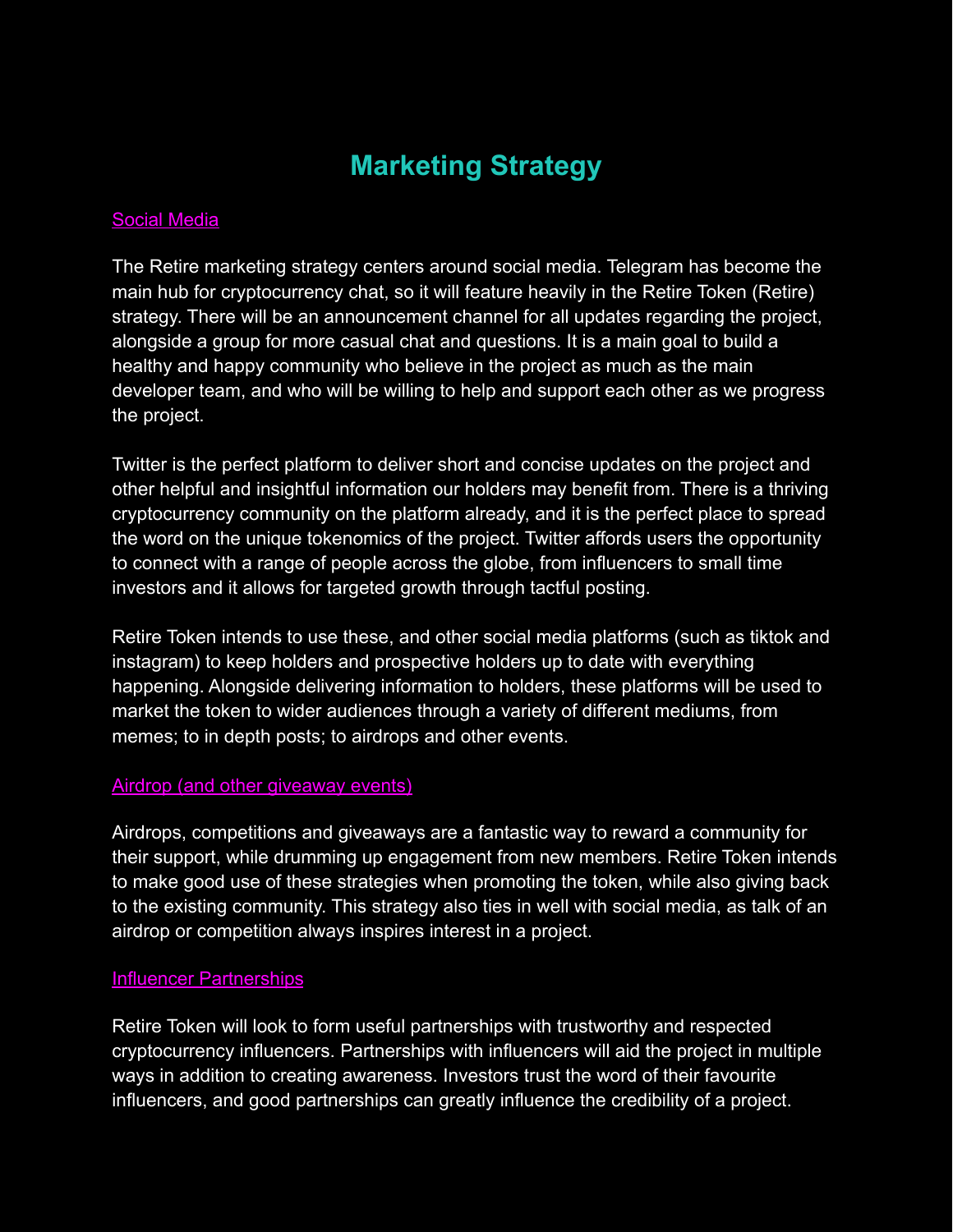### Exchange listings

While not strictly marketing, listing on exchanges instills a deeper trust in a project and demonstrates its seriousness and longevity. It also makes a token much more accessible to a wider audience. This wider audience will in turn bring more liquidity to the token. Retire Token will start small, with the vision to become available on more and more exchanges as the number of holders increases.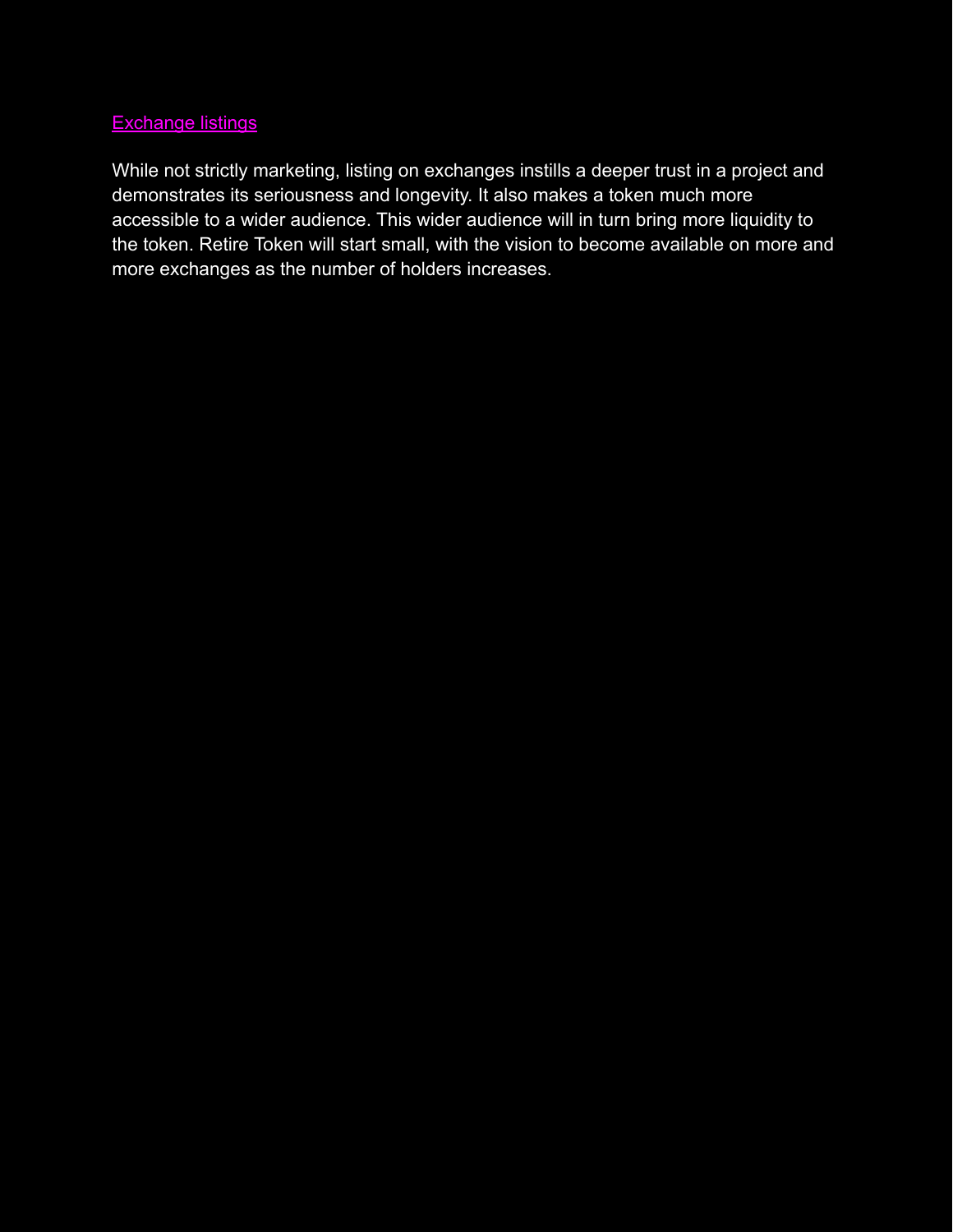# **Roadmap**

### Q4 2021

- Retire website is born
- Telegram launch
- Twitter launch
- Audit by Techrate
- Whitepaper release
- Pinksale launch
- CEX listing (Confirmed)
- +15k members in Telegram
- Listing Coingecko
- Listing CoinMarketCap
- Meme contests
- \$5M of market cap
- Partnership with influencers
- \$10M of market cap

### 2022 onwards

- \$50M of market cap
- RETIREswap
- Staking Pool
- Merch shop
- NFT series
- \$100M of market cap
- More to be announced...